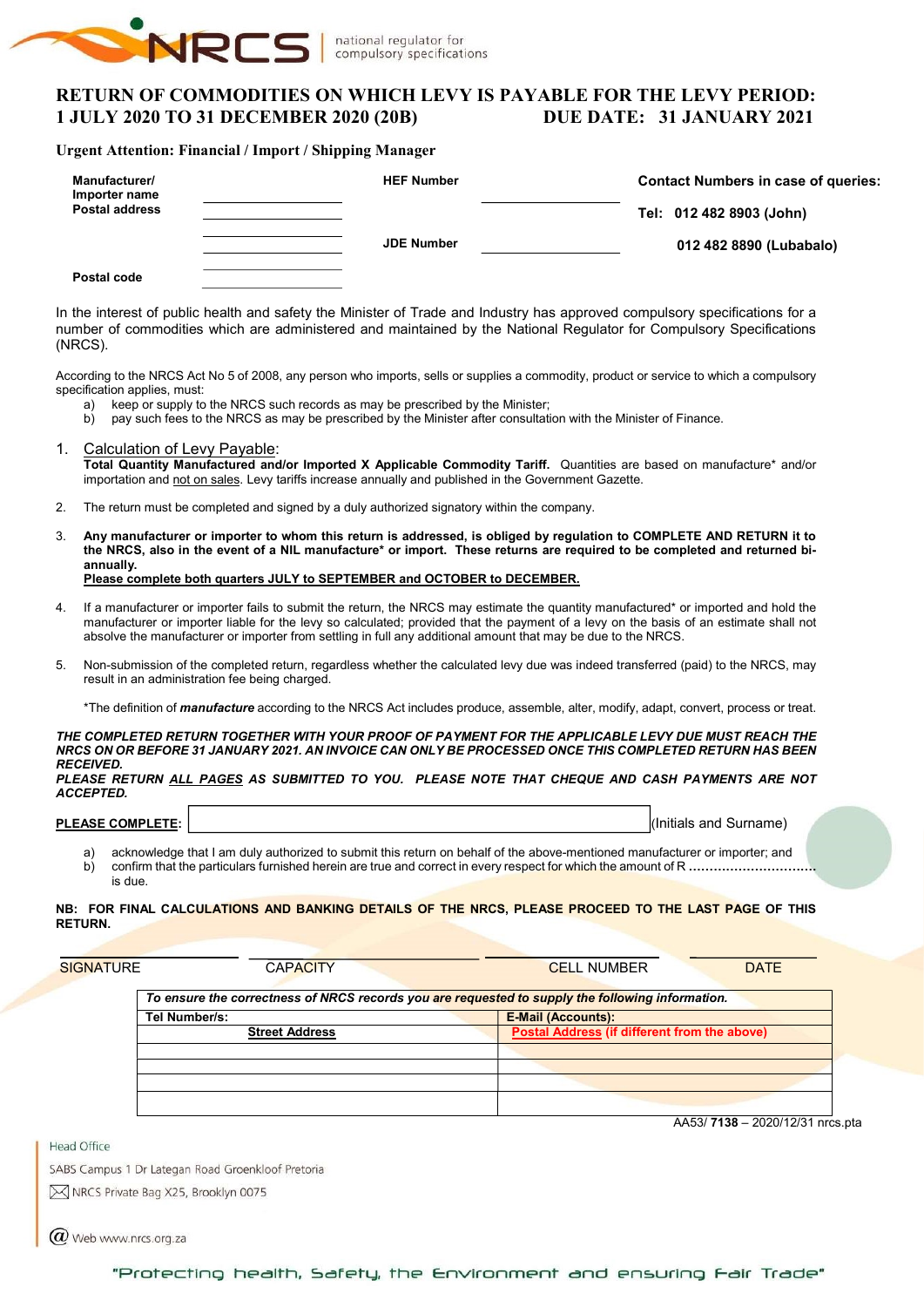## PLEASE NOTE: TOTAL QUANTITY TO BE ROUNDED OFF TO THE NEXT FULL UNIT

| Code | Description of commodity                                                                         |           | <b>Quantity</b><br>Manufactured<br>Jul to Sep | <b>Quantity</b><br>Imported<br>Jul to Sep | <b>Quantity</b><br>Manufactured<br>Oct to Dec | Quantity<br>Imported<br>Oct to Dec | Total | Unit                  | <b>Tariff</b>          | Levy payable |  |
|------|--------------------------------------------------------------------------------------------------|-----------|-----------------------------------------------|-------------------------------------------|-----------------------------------------------|------------------------------------|-------|-----------------------|------------------------|--------------|--|
| 5710 | Canned crustaceans - Imports                                                                     | (VC 8014) |                                               |                                           |                                               |                                    |       | 1 000 kg              | R 805,00               |              |  |
| 5711 | Canned fish and canned fish products (other than<br>fish paste) $-$ Imports                      | (VC 8014) |                                               |                                           |                                               |                                    |       | $1\ 000\ \mathrm{kg}$ | <b>Sliding scale D</b> |              |  |
| 5712 | Canned fish and canned fish products (other than<br>fish paste) - RSA products                   | (VC 8014) |                                               |                                           |                                               |                                    |       | 1 000 kg              | <b>Sliding scale D</b> |              |  |
| 5714 | Canned marine molluscs (other than abalone)<br>– Imports                                         | (VC 8014) |                                               |                                           |                                               |                                    |       | $1\ 000\ \mathrm{kg}$ | R730.00                |              |  |
| 5715 | Canned marine molluscs (other than abalone)<br>- RSA products                                    | (VC 8014) |                                               |                                           |                                               |                                    |       | 1 000 kg              | R730.00                |              |  |
| 5716 | Canned meat and canned meat products - Imports                                                   | (VC 8019) |                                               |                                           |                                               |                                    |       | 1 000 kg              | <b>Sliding scale A</b> |              |  |
| 5717 | Canned meat and canned meat products<br>- RSA products                                           | (VC8019)  |                                               |                                           |                                               |                                    |       | 1 000 kg              | <b>Sliding scale A</b> |              |  |
| 5719 | Fish paste – Imports                                                                             | (VC 8014) |                                               |                                           |                                               |                                    |       | 1000 kg               | R172.00                |              |  |
| 5720 | Fish paste - RSA products                                                                        | (VC 8014) |                                               |                                           |                                               |                                    |       | 1 000 kg              | R172.00                |              |  |
| 5721 | Frozen fish and frozen fish products - Imports                                                   | (VC 8017) |                                               |                                           |                                               |                                    |       | 1 000 kg              | <b>Sliding scale B</b> |              |  |
| 5722 | Frozen fish and frozen fish products - RSA products (VC 8017)                                    |           |                                               |                                           |                                               |                                    |       | 1 000 kg              | <b>Sliding scale B</b> |              |  |
| 5725 | Frozen unpackaged (loose) fish and ungutted,<br>boxed fish - RSA products & Imports              | (VC 8017) |                                               |                                           |                                               |                                    |       | 1 000 kg              | Sliding scale C        |              |  |
| 5727 | Frozen marine molluscs and frozen marine mollusc<br>products (other than mussels) - Imports      | (VC 8017) |                                               |                                           |                                               |                                    |       | 1 000 kg              | R746.00                |              |  |
| 5728 | Frozen marine molluscs and frozen marine mollusc<br>products (other than mussels) - RSA products | (VC 8017) |                                               |                                           |                                               |                                    |       | 1 000 kg              | R746.00                |              |  |
| 5730 | Frozen rock lobster tails, leg and breast meat<br>-RSA products                                  | (VC 8020) |                                               |                                           |                                               |                                    |       | 10 kg                 | Sliding scale G        |              |  |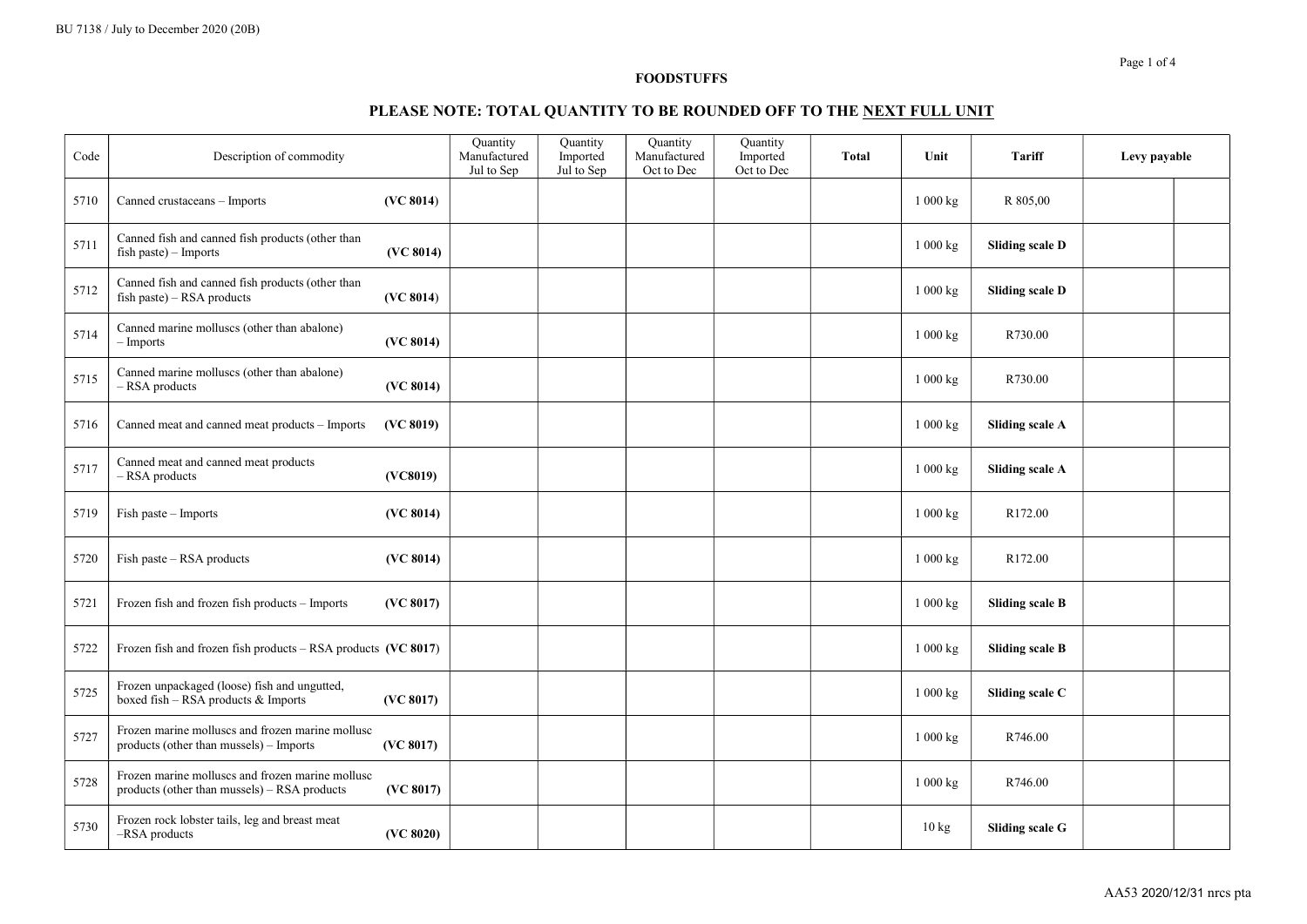| Code | Description of commodity                                         |           | Quantity<br>Manufactured<br>Jul to Sep | Quantity<br>Imported<br>Jul to Sep | Quantity<br>Manufactured<br>Oct to Dec | Quantity<br>Imported<br>Oct to Dec | <b>Total</b> | Unit              | <b>Tariff</b>          | Levy payable |  |
|------|------------------------------------------------------------------|-----------|----------------------------------------|------------------------------------|----------------------------------------|------------------------------------|--------------|-------------------|------------------------|--------------|--|
| 5748 | Frozen rock lobster tails, leg and breast meat -<br>Imports      | (VC8020)  |                                        |                                    |                                        |                                    |              | $10\,\mathrm{kg}$ | Sliding scale G        |              |  |
| 5734 | Frozen whole rock lobster, cooked and uncooked - RSA<br>products | (VC 8020) |                                        |                                    |                                        |                                    |              | 30 kg             | Sliding scale G        |              |  |
| 5749 | Frozen whole rock lobster, cooked and uncooked -<br>Imports      | (VC 8020) |                                        |                                    |                                        |                                    |              | 30 kg             | Sliding scale G        |              |  |
| 5736 | Smoked snoek - RSA products                                      | (VC 8021) |                                        |                                    |                                        |                                    |              | 1 000 kg          | R247.00                |              |  |
| 5739 | Frozen shrimps, prawns and langoustines - Imports (VC 8031)      |           |                                        |                                    |                                        |                                    |              | 1 000 kg          | Sliding scale E        |              |  |
| 5740 | Frozen shrimps, prawns and langoustines -<br>RSA products        | (VC 8031) |                                        |                                    |                                        |                                    |              | 1 000 kg          | Sliding scale E        |              |  |
| 5741 | Frozen crabs - Imports                                           | (VC 8031) |                                        |                                    |                                        |                                    |              | 1 000 kg          | Sliding scale E        |              |  |
| 5742 | Frozen crabs - RSA products                                      | (VC8031)  |                                        |                                    |                                        |                                    |              | 1 000 kg          | <b>Sliding scale E</b> |              |  |
| 5743 | Frozen cephalopods - RSA products                                | (VC 8017) |                                        |                                    |                                        |                                    |              | 1 000 kg          | <b>Sliding scale F</b> |              |  |
| 5744 | Frozen cephalopods - Imports                                     | (VC 8017) |                                        |                                    |                                        |                                    |              | 1 000 kg          | <b>Sliding scale F</b> |              |  |
| 5745 | Frozen mussels - Imports                                         | (VC 8017) |                                        |                                    |                                        |                                    |              | $1\ 000$ kg       | Sliding scale H        |              |  |
| 5746 | Frozen mussels - RSA products                                    | (VC 8017) |                                        |                                    |                                        |                                    |              | 1 000 kg          | <b>Sliding scale H</b> |              |  |
| 5751 | Canned abalone - Imports                                         | (VC 8014) |                                        |                                    |                                        |                                    |              | 1000 kg           | R998.00                |              |  |
| 5752 | Canned abalone - RSA products                                    | (VC 8014) |                                        |                                    |                                        |                                    |              | 1 000 kg          | R998.00                |              |  |
| 5753 | Live Aqua cultured Abalone                                       | (VC 9001) |                                        |                                    |                                        |                                    |              | 1000kg            | R481.00                |              |  |
| 5754 | Live Rock lobster                                                | (VC 9104) |                                        |                                    |                                        |                                    |              | 1000kg            | R526.00                |              |  |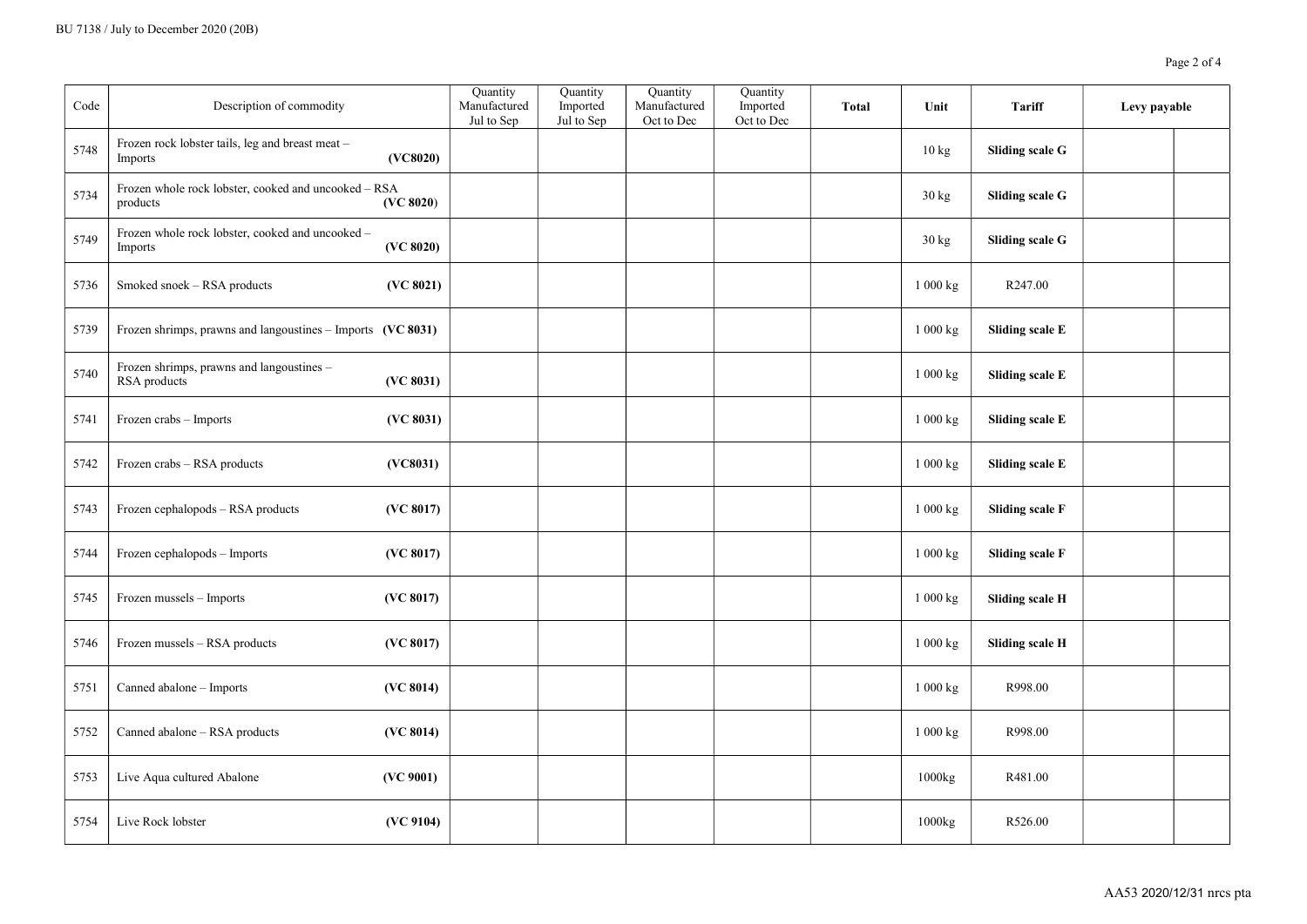| <b>SLIDING SCALE A</b>                                                                                                                                                | <b>SLIDING SCALE B</b>                                                                                                                     |
|-----------------------------------------------------------------------------------------------------------------------------------------------------------------------|--------------------------------------------------------------------------------------------------------------------------------------------|
| R852,00 per unit for 1st to (60)th units;<br>R 230,00 per unit for each subsequent units.                                                                             | R520,00 per unit for $1st$ to ten (10) units;<br>R 110,00 per unit for 11th to 560th units;<br>R 34,00 per unit for each subsequent units. |
| 1 Unit = $1\ 000 \text{ kg}$                                                                                                                                          | 1 Unit = $1000 \text{ kg}$                                                                                                                 |
| <b>SLIDING SCALE C</b>                                                                                                                                                | <b>SLIDING SCALE D</b>                                                                                                                     |
| R446,00 per unit for 1st ten (10) units;<br>R 106,00 per unit for 11th to 560th units;<br>R 24,00 per unit for each subsequent units.<br>1 Unit = $1\ 000 \text{ kg}$ | R521,00 per unit for 1st to (60)th units;<br>R332,00 per unit for 61st to 560th units;<br>R80,00 per unit for each subsequent units.       |
|                                                                                                                                                                       | 1 Unit = $1000 kg$                                                                                                                         |
| <b>SLIDING SCALE E</b>                                                                                                                                                | <b>SLIDING SCALE F</b>                                                                                                                     |
| R699,00 per unit for 1st twelve (12) units;<br>R414.00 per unit for each subsequent units.                                                                            | $R781,00$ per unit for 1st to $(10)$ th units;<br>R167,00 per unit for each subsequent units.                                              |
| 1 Unit = $1000 kg$                                                                                                                                                    | 1 Unit = $1000 kg$                                                                                                                         |
| <b>SLIDING SCALE G</b>                                                                                                                                                | <b>SLIDING SCALE H</b>                                                                                                                     |
| R422,00 per unit for 1st ten (10) units;<br>R26,00 per unit for each subsequent units.                                                                                | R710,00 per unit for 1st twenty (20) units;<br>R303,00 per unit for each subsequent units.                                                 |
| 1 Unit = $10$ kg or $30$ kg                                                                                                                                           | 1 Unit = $1000 \text{ kg}$                                                                                                                 |